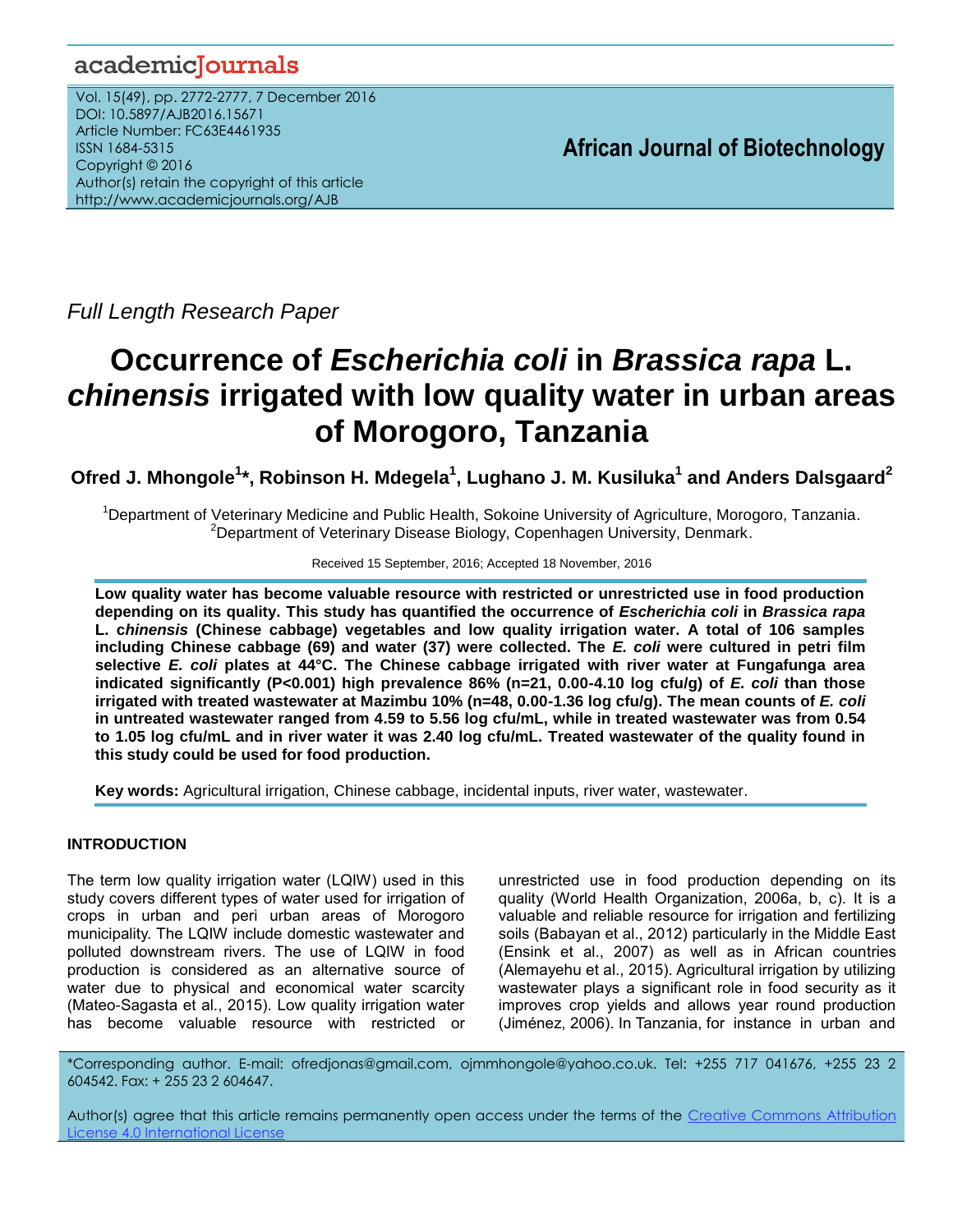peri-urban areas of Morogoro, small-scale farmers around wastewater treatment systems use LQIW (Mayilla et al., 2015) with partially or without any treatment. The growing water scarcity in urban and periurban areas in developing countries is among the drivers for farmers to use readily available LQIW (Qadir et al., 2010) which is often cheap or free. The sustainable use and management of LQIW for food production systems may certainly increase crop yields (Valipour, 2013).

Low quality irrigation water is generally contaminated with humans or animals faecal pathogenic microorganisms. The faecal pathogens may cause diseases to farmers, consumers and communities (Abakpa et al., 2013; Cobbina et al., 2013). These studies reported faecal bacterial contamination in vegetables including lettuce and Swiss chards irrigated with LQIW. These vegetables in particular, lettuce are often consumed raw and so they may pose health risks to consumers from faecal bacteria contamination. The green leafy vegetables have been associated with food-borne outbreaks caused by pathogenic bacteria such as *E. coli, Salmonella* spp., *L. monocytogenes* and *Shigella* spp. (EFSA Panel on Biological Hazards (BIOHAZ), 2011). Although Chinese cabbage is heated prior to consumption, inadequate preparation could expose consumers to potential health risks. Although in developing countries, untreated wastewater is often used for irrigation of crops (Jung et al., 2014), data on occurrence of pathogenic bacteria on green leafy vegetables including Chinese cabbage are limited (Erickson, 2010). The aim of this study was, therefore, to determine the extent of contamination of E. coli in Chinese cabbage and low quality irrigation water.

#### **MATERIALS AND METHODS**

This study was carried out in November, 2012 at Mazimbu, Mafisa and Mzumbe wastewater treatment systems (Figure 1) as well as at Fungafunga area (Morogoro River). Field visits were conducted to the farms to identify types of vegetables and farming practices. The observation was guided by prepared checklist which was administered to individuals or groups of farmers participated in this study. The Chinese cabbage was chosen from among the identified vegetables in the fields at Mazimbu and Fungafunga area, study sites. The reason for choosing Chinese cabbage was that it takes 3 to 4 months in the field compared to shortlived or once harvested vegetables such as amaranthus and pumkin leaves.

A total of 106 samples including Chinese cabbage (69) and water samples (37) were collected from four study sites; Mazimbu, Mafisa, Mzumbe and Fungafunga area. Out of 69 samples of Chinese cabbage, 48 were collected at Mazimbu and 21 at Fungafunga. Mzumbe and Mafisa study sites were not included because during the period of this study there were no Chinese cabbage being grown. A bundle of three to five leaves from different Chinese cabbage plants were harvested and placed in the sterile polythene bags. A total of 37 samples of water were collected from Mafisa (11), Mzumbe (13), Mazimbu (9) and Fungafunga area (4). Using sterile falcon tubes, about 50 mL of water samples were collected from untreated wastewater inlets and treated wastewater outlets, while at irrigation fields water samples were collected from a hose pipe, canal or intake points and further from treated

wastewater downstream. All samples of Chinese cabbage and water were put into a cool box with ice cubes and immediately transported to the Pest Management Centre Laboratory, Sokoine University of Agriculture and analysed in the same day.

The Chinese cabbage vegetables were chopped using a sterile blade to make a composite sample of 50 g into sterile plastic bags. A total of 100 mL of 0.025% sodium dedocyl sulfate solution (SDS) was added into the bag containing 50 g of vegetables, then swirled ten times to recover bacteria from the sample. A small hole was cut at a corner of the plastic bag by a sterile scissor and about 50 mL of homogenate was transfered into sterile falcon tubes and stored at 4 to 8°C until analysis.

Enumeration of *E. coli* was done on 3 M petri film Select *E. coli* (SEC) plates as per 3 M Microbiology Products protocol (St. Paul, USA). The undiluted Chinese cabbage homogenate and water were serially diluted from 1/10; 1/100; 1/1000, continued as required. About 1 mL of the sample from selected dilutions was inoculated on SEC plates and incubated at 44°C for 24 h. Following incubation, all typical blue colonies of *E. coli* regardless of their size and colour were counted and calculated against the dilution factor and reported in cfu/g or mL for Chinese cabbage and water respectively.

The mean counts of *E. coli* in Chinese cabbage and water samples were compared between study sites by Student's *t*-test using SPSS statistics 20.0 of 2011 (IBM, California, USA). The differences of counts of *E. coli* in Chinese cabbage and water between the study sites were reported at P<0.05 (Kamoutsis et al., 2012).

#### **RESULTS AND DISCUSSION**

Different types of vegetables are grown in the study sites including Sweet potato, Chinese cabbage (*Brassica rapa* L. c*hinensis*), pumpkin leaves, Swiss chard, *Brassica carinata*, amaranthus and cowpeas. Others were okra, tomatoes, eggplant, African eggplant and paddy. The Chinese cabbage was selected for this study. Table 1 shows the irrigation methods, farm pre-harvest practices and possible sources of contamination on Chinese cabbage in different steps. Main types of irrigation methods observed were surface flooding and furrow aided by pumping and or conveyed by gravity. Various types of composite manures, and fertilizers used include poultry manure, tobacco leafy stalks and dust as well as industrial fertilizers such as Calcium, Ammonia and Nitrogen (CAN), UREA and Sulfate of Ammonia (SA), respectively.

This study found high concentration of *E. coli* (4.00 log cfu/g) in Chinese cabbage at the farm level. The potential sources of pathogen contamination during preharvest practices may include dust, soil, polluted irrigation water and rodents (Jung et al., 2014). Previous studies conducted on leafy vegetables in Ghana (Keraita et al., 2007) and in Pakistan (Ensink et al., 2007) during pre- and post-harvest handling practices reported faecal pathogens contamination. This may be caused by unhygienic practices during applying the incidental inputs and handling of harvested vegetables at the farms as habitually are placed in contact with soil and often washed with LQIW. There is also a possibility of growth of faecal pathogens during post-harvest handling, transportation and overnight storage at home, and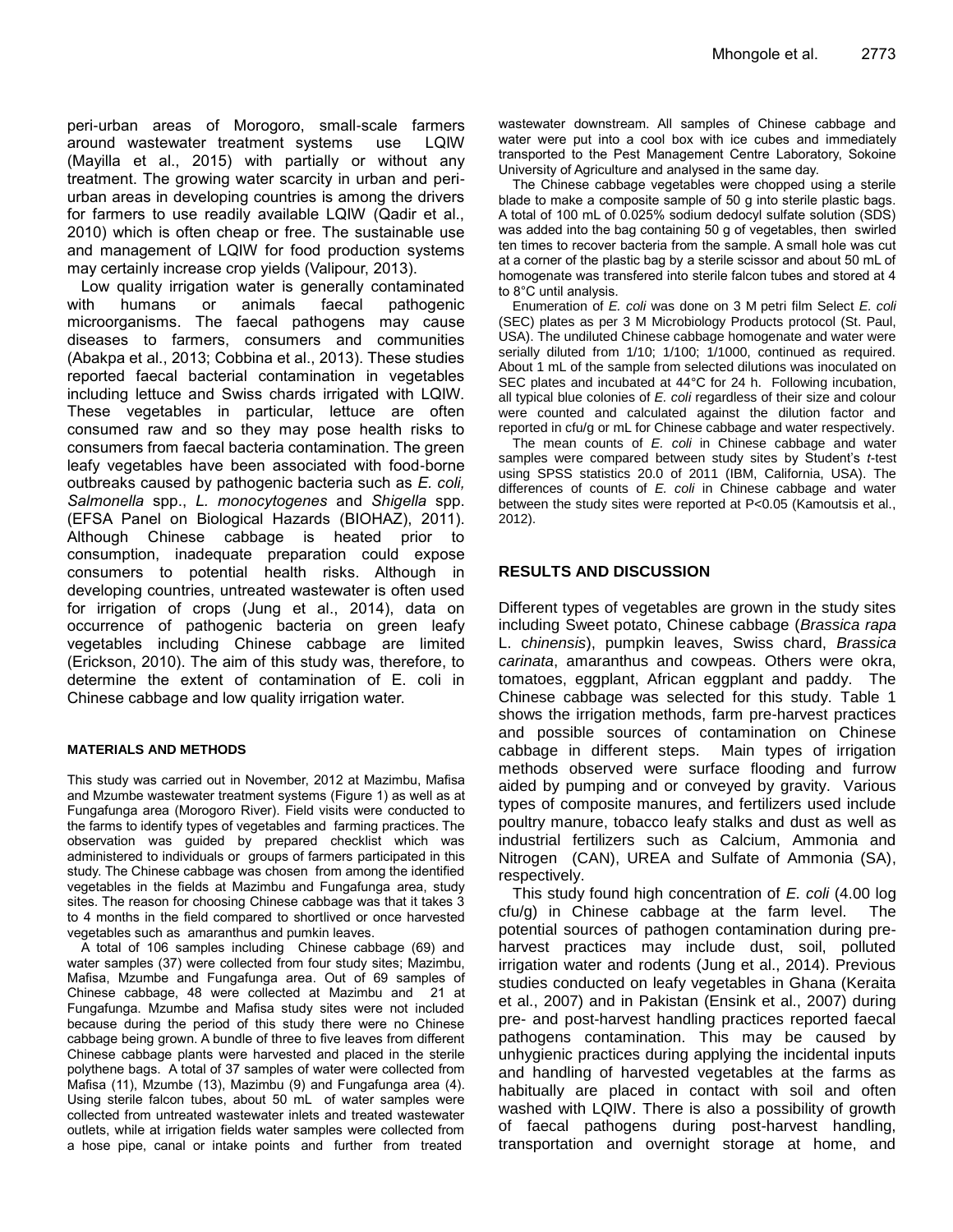

**Figure 1.** Map of Morogoro urban and peri-urban areas showing study sites (Source: Field Data and Tanzania Administrative Boundaries Map (2002))

display at markets.

The Chinese cabbage irrigated with river water at Fungafunga area indicated significantly (P<0.001) high prevalence 86% (n=21, 0.00-4.1 log cfu/g) of *E. coli* than those irrigated with treated wastewater at Mazimbu 10%

 $(n=48, 0.00-1.36 \log ctu/g)$  (Figure 2). Although there is no established criteria for concentration of *E. coli* in the raw leafy vegetables (ICMSF, 1986), concentration of *E. coli* >3 log cfu/g observed in this study may pose health risks to consumers. This was expected, because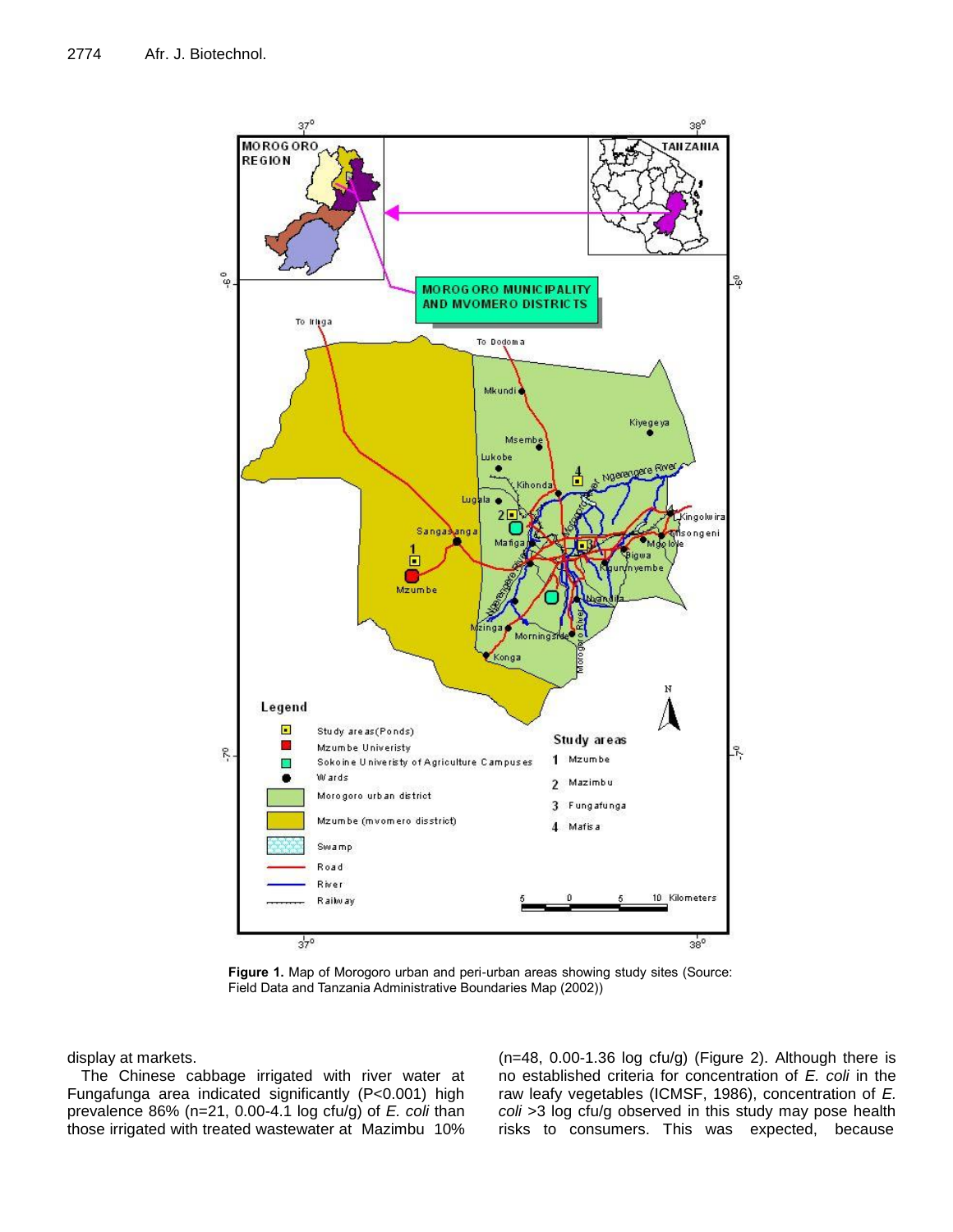| Irrigation<br>methods                                                                                                                                                                                   | <b>Steps</b>                              | <b>Farm practices</b>                                                                                                                                                                                               | contamination/growth<br>0f<br><b>Possible</b><br>bacteria                          |
|---------------------------------------------------------------------------------------------------------------------------------------------------------------------------------------------------------|-------------------------------------------|---------------------------------------------------------------------------------------------------------------------------------------------------------------------------------------------------------------------|------------------------------------------------------------------------------------|
| Chinese<br>cabbage<br>farms<br>irrigated<br>by<br>using<br>flooding<br>pipe,<br>hose<br>- in<br>interval of 2 to 5<br>days depending<br>on the weather.<br>And or two days<br>prior<br>each<br>harvest. | Field preparation                         | Fields prepared with or without applying cow or poultry<br>manure, or tobacco stalks                                                                                                                                | Soil contamination by faecal pathogens from<br>manure, water and incidental inputs |
|                                                                                                                                                                                                         | Seedling preparation and<br>transplanting | Seedlings were planted and left to grow up to the maximum<br>of 1 month and transplanted into the main field                                                                                                        | Seedling cross contamination from farmers,<br>water and incidental inputs          |
|                                                                                                                                                                                                         | Direct seeding                            | Some farmers saw seed direct into field by spreading them<br>randomly.                                                                                                                                              | Soil contamination by water and incidental<br>inputs                               |
|                                                                                                                                                                                                         | Weeding                                   | Weeding depend on growth of weeds.                                                                                                                                                                                  | Contamination with pathogens from soil and<br>incidental inputs                    |
|                                                                                                                                                                                                         | Fertilizing                               | Fertilizers were applied during the 3 <sup>rd</sup> week. Most of farmers<br>use poultry manure and sometimes industrial fertilizers<br>(Calcium, Ammonia and Nitrogen - (CAN), UREA and<br>Sulfate of Ammonia (SA) | Possible contamination from poultry manure                                         |
|                                                                                                                                                                                                         | First leafy harvest                       | First leafy harvest was after 4-6 weeks depending on the<br>early or late maturity                                                                                                                                  | Cross contamination from farmers, handlers<br>and incidental inputs                |
|                                                                                                                                                                                                         | Harvesting                                | Only the mature leaves are harvested every week up to the<br>period of 12 to 16 weeks                                                                                                                               | Contamination from farmers, handlers and<br>incidental inputs                      |
|                                                                                                                                                                                                         | Preparation/<br>consumption               | Proper cooking                                                                                                                                                                                                      | Reduce or eliminate faecal pathogens load<br>to an acceptable level                |

**Table 1.** Farm practices and possible faecal contamination in Chinese cabbage in urban areas of Morogoro, Tanzania.



**Figure 2.** Concentration of *E. coli* in Chinese cabbage vegetables from Mazimbu and Fungafunga. \*Concentration of *E. coli* >0 log cfu/g.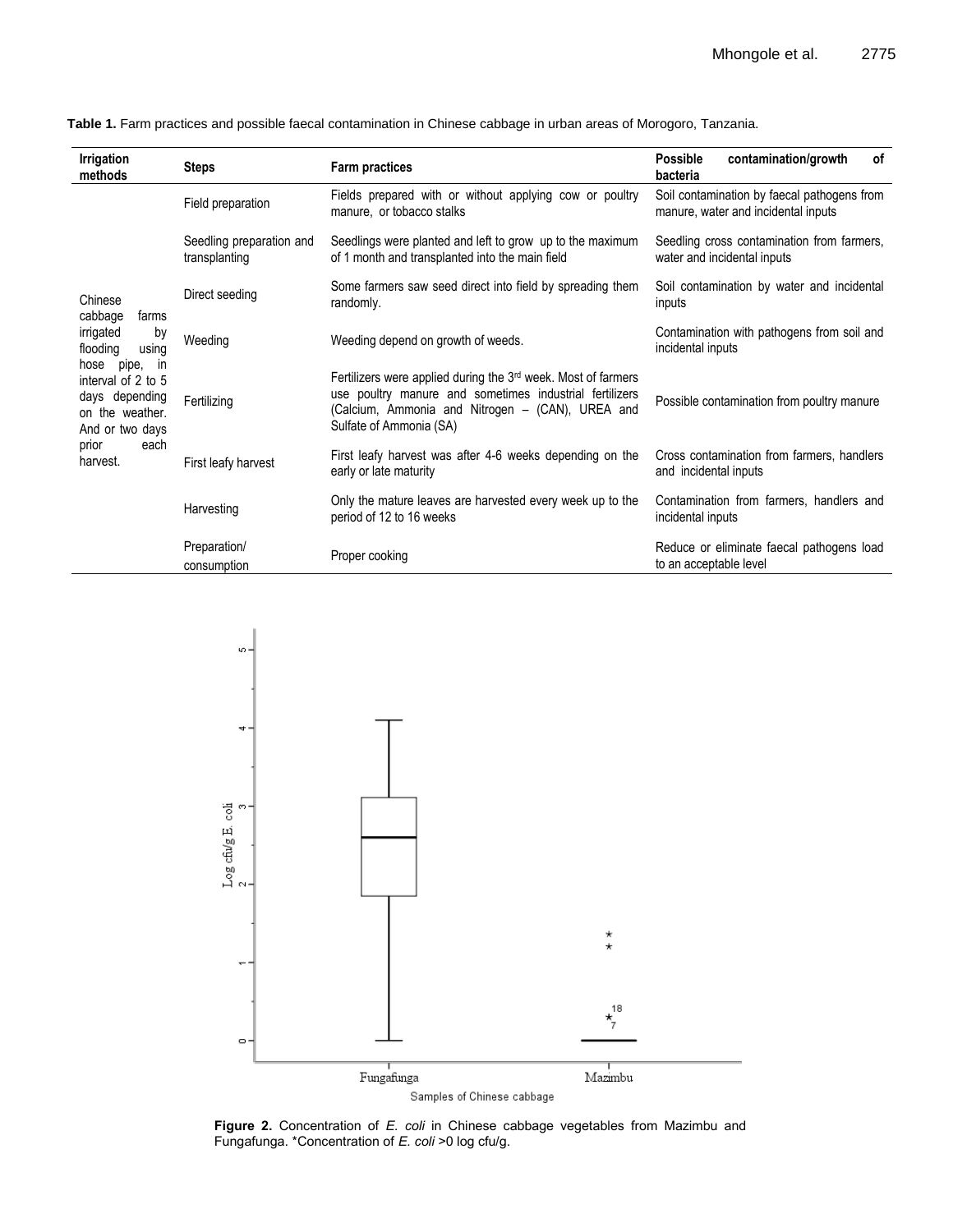

**Figure 3.** Concentration of *E. coli* in different sources of low quality irrigation water in urban and peri-urban areas of Morogoro (DST, downstream treated wastewater).

Fungafunga area is a home of the old people, located in urban Morogoro. It is, therefore, characterized with high human traffic and activities. Since Morogoro river is not stationary, and if the up-stream experience high domestic activities of effluent of wastewater high contamination levels are expected. The other sources of contamination could be incidental agricultural inputs including animal manure or non-incidental inputs from animals, humans and farmers practices than the irrigation water (FAO/WHO [Food and Agriculture Organization of the United Nations/World Health Organization], 2008; Jung et al., 2014). However, Chinese cabbage which has a natural epiphytic flora, it may acquire contamination from various incidental and accidental inputs.

Figure 3 illustrates the level of *E. coli* contamination of different types of LQIW. The *E. coli* contamination level of untreated wastewater was significantly (P<0.05) higher (4.59-5.56 log cfu/mL) than treated wastewater effluent (0.54-1.05 Log cfu/mL) and river water (2.4 log cfu/mL). The untreated wastewater from Mzumbe had the highest level of *E. coli* contamination (5.56 log cfu/mL), while sample from Mafisa was the least (4.59 log cfu/mL) (Figure 2). Likewise, treated wastewater downstream from Mzumbe had highest level of *E. coli* contamination (1.26 log cfu/mL) than the one from Mafisa (0.41 log cfu/mL). If wastewater is not collected from the source and discharged into the wastewater treatment units, it is likely to be disposed indirectly and or directly to the surface water bodies or soil (SAI Platform, 2010). The increase in concentration of *E. coli* in treated wastewater downstream could be due to cross contamination from incidental inputs including environment, human activities,

droppings of birds and animal faeces. This may be attributed to the limited or inadequate plans and wastewater treatment facilities, and it thus, may lead to environmental contamination (Sato et al., 2013).

Risk of leafy vegetables contamination with LQIW has been reported to increase in the order of potable/rain water, deep wells and shallow wells. Followed by the surface water in proximity to animals, human habitation and associated wastes; and untreated or partially treated wastewater (Mateo-Sagasta et al., 2013). Low quality water close to human and animal habitation waste or activities may present potential risk when used for food production. The quality of treated wastewater found in the study sites may be used for crop irrigation as recommended by the WHO guidelines (World Health Organization, 2006b). Safe use of treated wastewater for irrigation depends on awareness, knowledge and hygiene practices by the farmers (Mateo-Sagasta et al., 2013). The use of LQIW with *E. coli* >1.00 log cfu/mL for irrigation of vegetables may pose potential health risks to the public and environment. Training of farmers on safe use of wastewater and good agricultural practices will, therefore, help to reduce the potential public health risks (Keraita and Akatse, 2012). Implementation of good agricultural and hygiene practices, good pre- and postharvest handling practices, may reduce faecal bacterial contamination in irrigated foodstuffs. To our knowledge this is a first study on occurrence of *E. coli* in Chinese cabbage irrigated with treated wastewater in Tanzania. Generally water from rivers is regarded as of good microbiological quality than treated wastewater, and vegetables irrigated by treated wastewater are perceived